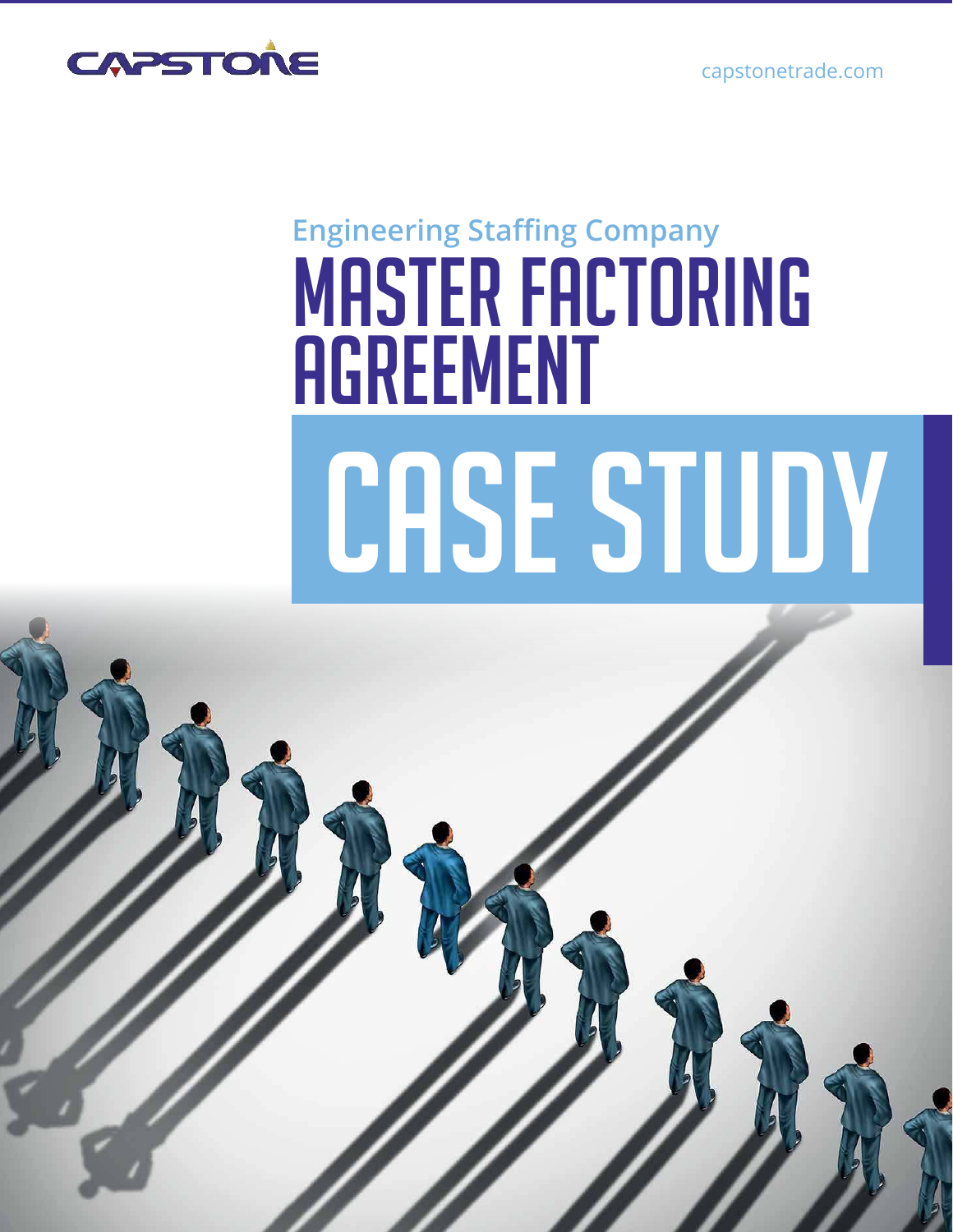#### **CAPSTONE**

Staffing agencies often face challenges meeting their cash flow needs; even an agency successful enough to secure a contract with Fortune 500 companies. Staffing agencies need cash flow in order to secure new contracts; this means they often need financing solutions tailor-made to their needs.

Capstone has extensive experience dealing with unique funding needs. By taking a solutions-oriented approach with each client, Capstone finds the solution that best meets their needs. Fortunately, thanks to this approach, Capstone was able to help this staffing firm.

#### **BACKGROUND**

**In November 2015, Capstone met with a Temporary Staffing Company that places engineers in Fortune 500 service contracts.**

- Engineers are placed in telecommunications centers and laboratories
- One of their main clients is Qualcomm
- Engineers complete time sheets and turn them into a third-party monitor who submits the time sheets to Qualcomm
- Qualcomm pays on a monthly basis